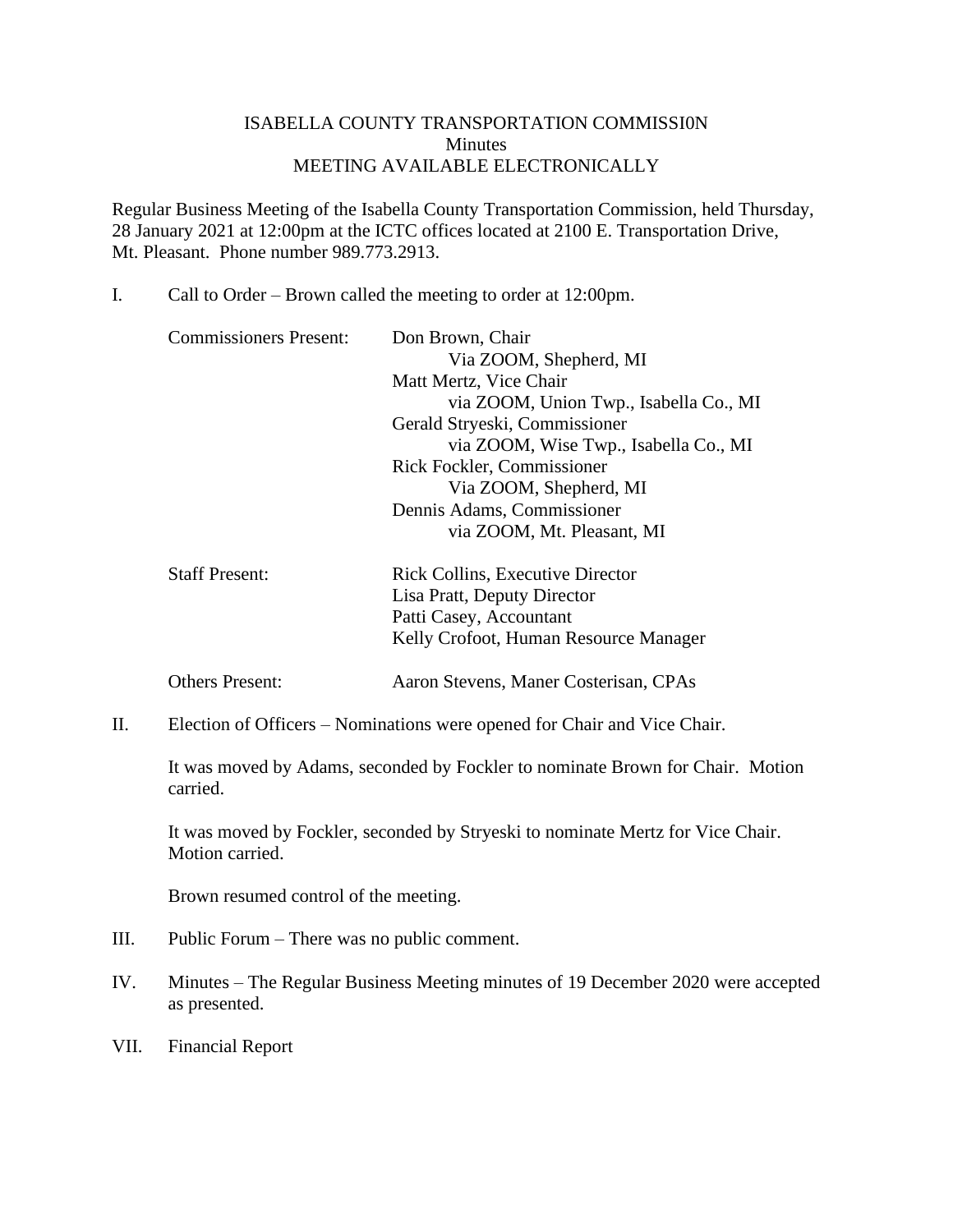F. Audit Report – Aaron Stevens of Maner Costerisan, CPAs presented the audit report. Discussion ensued regarding the Independent Auditor's Report, Basic Financial Statements, Report on Internal Control Over Financial Reporting and on Compliance, Report on Compliance with Requirements Applicable to Each Major Federal Program and a Schedule of Findings and Questioned Costs.

The Board accepted the audit as presented and thanked Stevens for his presentation.

- V. Communications None received.
- VI. Administrative Report
- A. Executive Director's Report Collins briefed the Board on COVID-19 exposures and vaccination status. Collins reported Jack O'Malley has been appointed House Transportation Chair.
- B. Operating Collins briefed the Board on operating statistics. There is an uptick in ridership in Union Township.
- C. Personnel Report Crofoot reported 3 drivers retired effective 12/31/20 (17 years), 1/6/21 (15 years) and 1/11/21 (5 years).
- D. Capital Report Nothing to report.
- VII. Financial Report
- A. January Listing It was moved by Fockler, seconded by Stryeski to accept the Listing of \$278,817.91, December payables of \$201,994.97, December payroll of \$367,000.76 and total December expenditures of \$568,995.73. Motion carried.
- B. Per Diem The Board accepted the per diem as presented.
- C. Receivables Casey briefed the Board on the Accounts Receivable.
- D. Cash Flow The Board reviewed said report.
- E. Budget v. Actual The Board reviewed said report.
- VIII. Old Business No items presented.
- IX. New Business Collins would like to deposit \$500,000 into a six-month Certificate of Deposit. It was moved by Stryeski, seconded by Adams to deposit \$500,000 into a six month Certificate of Deposit. Roll call vote: Brown-Yes, Mertz-Yes, Stryeski-Yes, Fockler-Yes, Adams-Yes. Motion carried.